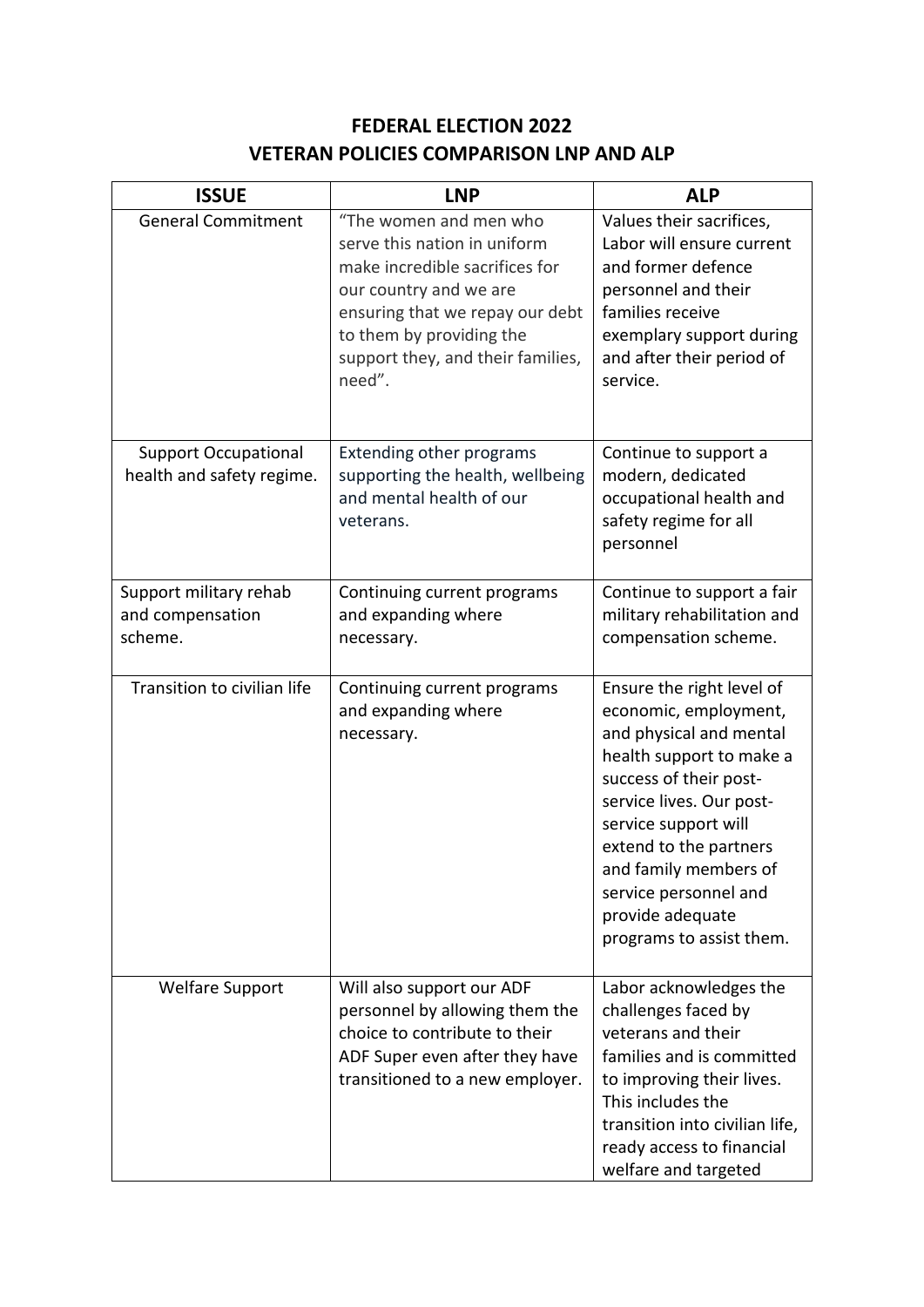|                                                                                                |                                                                                                                                                                                                                                                                                                                                                                                         | support, the troubling<br>rates of suicide and<br>domestic and family<br>violence as a result of<br>post-service stress, and<br>the role of Ex- Service<br>Organisations within the<br>welfare support space.                                                                                                                                             |
|------------------------------------------------------------------------------------------------|-----------------------------------------------------------------------------------------------------------------------------------------------------------------------------------------------------------------------------------------------------------------------------------------------------------------------------------------------------------------------------------------|-----------------------------------------------------------------------------------------------------------------------------------------------------------------------------------------------------------------------------------------------------------------------------------------------------------------------------------------------------------|
| DVA - General                                                                                  | Commitment to ensuring the<br>more than 320,000 veterans<br>and their families are supported<br>and respected. This includes:<br>free lifetime mental health care<br>for ADF personnel; immediate<br>income support for those with<br>mental health claims;<br>psychiatric assistance dogs for<br>veterans with PTSD; and the<br>expansion of counselling<br>support through Open Arms. | Labor is committed to<br>ensuring the Department<br>of Veterans Affairs is fit-<br>for-purpose and<br>responsive to the needs of<br>veterans and their<br>families, including<br>through better<br>engagement, streamlined<br>claims processes and<br>support services that are<br>uncomplicated, timely<br>and easily accessible.                        |
| <b>Cutting Waiting Times by</b><br><b>Boosting Department of</b><br>Veterans' Affairs Staffing | \$22.8 million will fund 90 extra<br>DVA staff to cut the backlog of<br>unprocessed claims: followed by<br>a further \$73.2 million for more<br>staff and other measures to<br>further improve the veteran<br>claims processing system and<br>reduce waiting times.<br>This takes the total new<br>spending to \$96 million with<br>145 new staff.                                      | Labor will cut waiting<br>times and the backlog of<br>compensation claims by<br>funding 500 staff at the<br>Department of Veterans'<br>Affairs (DVA) to speed up<br>claims processing.<br>Labor will abolish the<br>departmental staffing cap,<br>which has stopped DVA<br>from hiring more well-<br>trained permanent staff<br>to process claims faster. |
| Delivering Veteran Hubs                                                                        | Currently, six centres (Hubs)<br>provide wellbeing services to<br>the needs of local veterans and<br>their families, with expansion<br>into South-East Queensland<br>&Tasmania Additional funding<br>in the 2022-23 Budget will                                                                                                                                                         | Roll out a network of 10<br>veteran hubs across<br>Australia in areas with<br>significant defence and<br>veteran communities.<br>The hubs will act as one-<br>stop shops for local<br>veteran services, including                                                                                                                                         |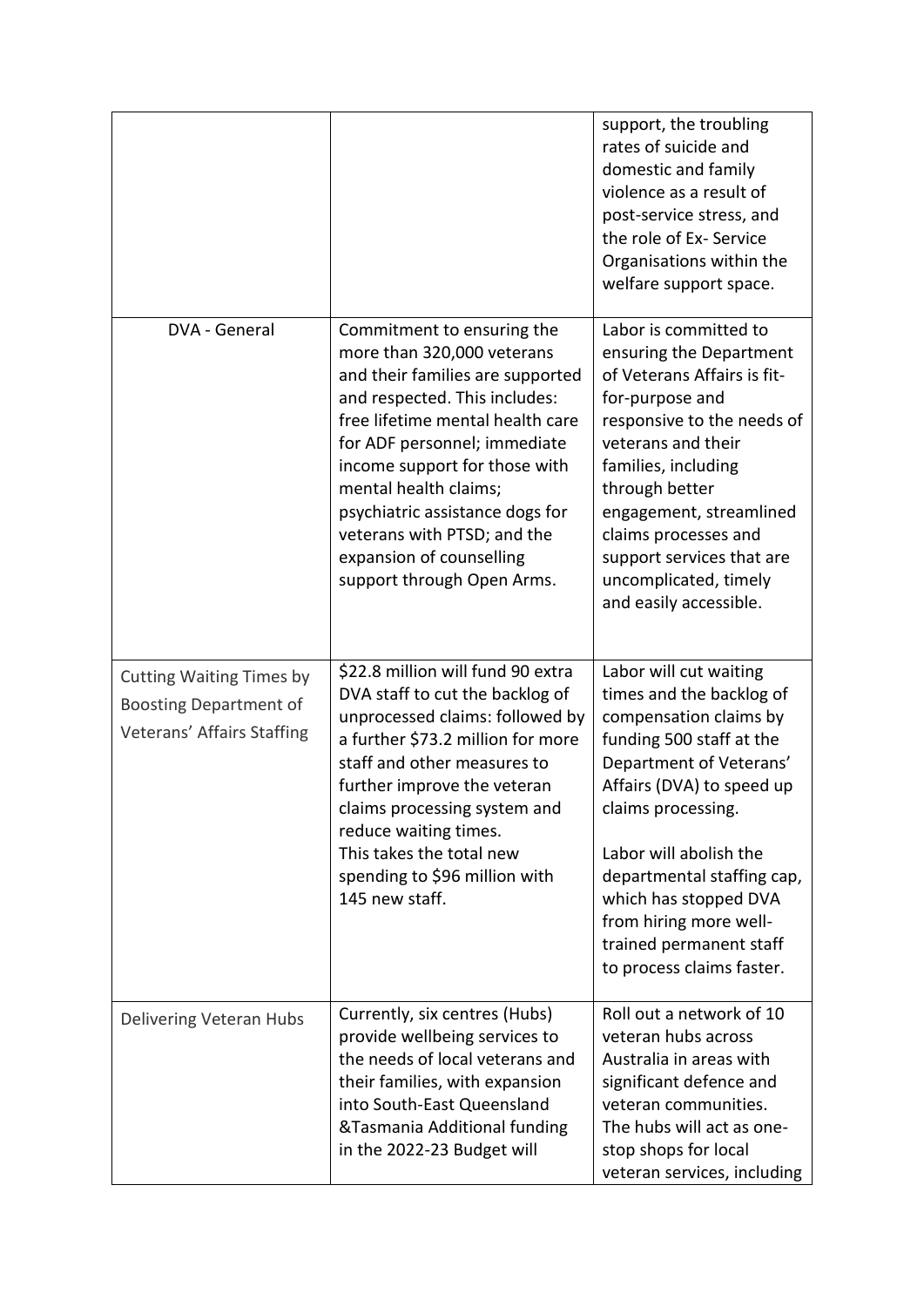|                                                                                  | support the establishment of a<br>further 10 centres.                                                                                                                                                                                                                                                                     | health and mental health<br>services, wellbeing<br>support, advocacy,<br>employment and housing<br>advice, and social<br>connection.                                                                                                                                                                                                                                                          |
|----------------------------------------------------------------------------------|---------------------------------------------------------------------------------------------------------------------------------------------------------------------------------------------------------------------------------------------------------------------------------------------------------------------------|-----------------------------------------------------------------------------------------------------------------------------------------------------------------------------------------------------------------------------------------------------------------------------------------------------------------------------------------------------------------------------------------------|
| Defence Home Ownership                                                           | Continuation of existing<br>programs.                                                                                                                                                                                                                                                                                     | Boost home ownership<br>for defence personnel and<br>veterans by expanding the<br>eligibility criteria for the<br>Defence Home Ownership<br>Assistance Scheme<br>(DHOAS).<br>This will improve access to<br>home ownership for<br>defence personnel earlier<br>in their Defence careers<br>and allow veterans to<br>access the scheme any<br>time after they have<br>completed their service. |
| <b>Totally and Permanently</b><br>Incapacitated (TPI)<br><b>Veterans Payment</b> | No increase advised.<br>Maintaining Incapacity<br>Payments for Veterans Studying<br>as part of their DVA-funded<br>return to work rehabilitation<br>program at 100% of pre-injury<br>earnings.<br>This extends a four-year pilot<br>that is supporting eligible<br>veterans in full-time study by<br>one additional year. | Introduce a \$1,000<br>permanent increase in the<br>annual rate of the TPI<br>Payment for eligible<br>disabled veterans. This<br>will help address the<br>decline in the relative<br>value of the payment over<br>time and help TPI<br>pensioners with cost of<br>living pressures.                                                                                                           |
| Veteran Employment<br>Program                                                    | The Veterans' Employment<br>Program has been expanded.                                                                                                                                                                                                                                                                    | Labor will deliver a<br>comprehensive veteran<br>employment program to<br>provide greater support<br>to defence personnel as<br>they transition to civilian<br>life.                                                                                                                                                                                                                          |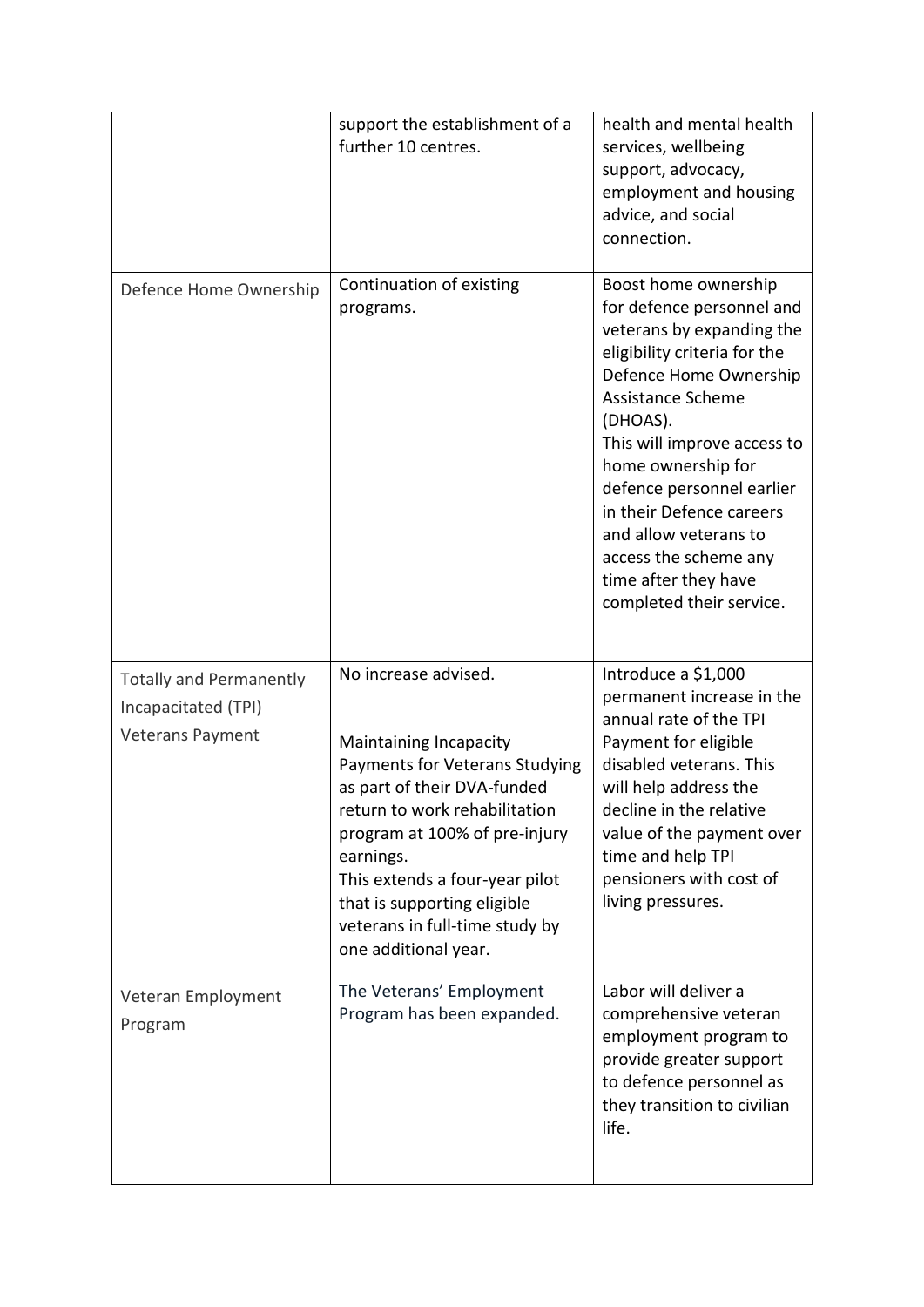|                                                                                |                                                                                                                                                                                                                       | We will help veterans into<br>good quality jobs by doing<br>more to boost recognition<br>of their skills and<br>experience, and provide<br>support for further<br>education and training for<br>veterans wanting to move<br>into the civilian<br>workforce. |
|--------------------------------------------------------------------------------|-----------------------------------------------------------------------------------------------------------------------------------------------------------------------------------------------------------------------|-------------------------------------------------------------------------------------------------------------------------------------------------------------------------------------------------------------------------------------------------------------|
| Defence and Veteran<br><b>Family Engagement and</b><br><b>Support Strategy</b> | Open Arms and continuation of<br>existing programs                                                                                                                                                                    | We will deliver a defence<br>and veteran family<br>engagement and support<br>strategy to provide<br>greater support to our<br>military families.                                                                                                            |
| <b>Veteran Homelessness</b><br>Plan                                            | Continuation of existing<br>programs through<br>https://www.openarms.gov.au/,<br>1800 VETERAN (1800 838 372)<br>or Veterans' Access Network<br>offices                                                                | More emergency housing<br>for veterans experiencing<br>homelessness through<br>Labor's Housing Australia<br>Future Fund.                                                                                                                                    |
| Disaster Relief Australia                                                      | Continuation of existing<br>programs                                                                                                                                                                                  | Additional support for<br>veteran-led disaster<br>response organisation<br>Disaster Relief Australia,<br>almost doubling its ranks<br>of veteran volunteers to<br>13,600.                                                                                   |
| <b>Military Superannuation</b>                                                 | Support to ADF personnel by<br>allowing them the choice to<br>contribute to their ADF Super<br>even after they have<br>transitioned to a new employer.<br>Implemented fairer indexation<br>for military superannuants |                                                                                                                                                                                                                                                             |
| <b>Financial Counselling</b>                                                   | A \$2 million injection will<br>support the work of Bravery<br><b>Trust</b> in providing financial                                                                                                                    |                                                                                                                                                                                                                                                             |